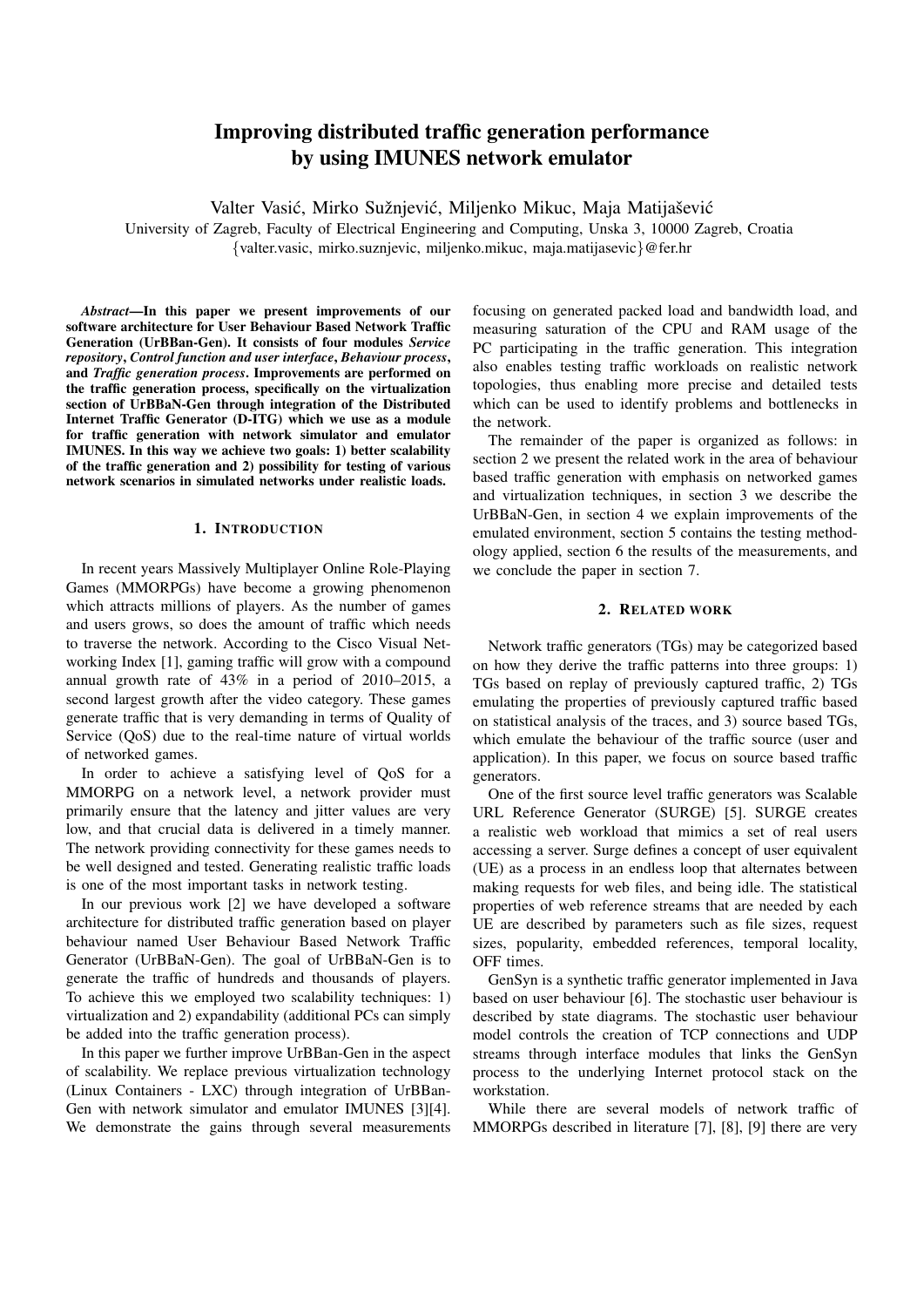few implementations of models in traffic generators. Shin et al. [10] propose a novel method for modelling the network traffic of games. They analyse packet size and inter-arrival times of *World of Warcraft* (WoW) and first person shooter game *Left 4 Dead* (L4D) by *Turtle Rock Studios*. Authors propose a transformational scheme in order to simplify the shape of the traffic so it can be mapped to an analytical model. They implement their model in a online game traffic generator [11]. Authors claim that their traffic model is based on player behaviour, but this behaviour is only referred to as high erraticism of the traffic. On the other hand, traffic generation process used in UrBBaN-Gen [2] is fully defined by application level user behaviour.

There are a couple of integrated network topology emulator solutions that use kernel based virtualization. The first emulator to use this kind of technology was IMUNES [3], [4]. IMUNES runs natively on FreeBSD, and it can also run in virtual machine software such as VMware. The CORE network emulator was created as an offspring of IMUNES [12]. It is fully based on an older IMUNES release with improvements regarding mobility. It has been ported to work on Linux distributions and no longer works on the newer FreeBSD releases. A similar network emulator is also mininet [13] which provides a much simpler GUI and also runs on Linux. IMUNES was chosen because of stability, performance, user-friendliness and GUI, advanced scripting options, and capabilities for testbed automation.

#### 3. URBBAN-GEN

The goal of UrBBaN-Gen is to generate realistic traffic of a MMORPG, as a complex IP service, on both client and server side and based on user behaviour. This is achieved through implementing a source based traffic model based on player behaviour on the application level defined through action categories [14] and traffic models of each for each action category [15]. While UrBBaN-Gen has been developed to generate WoW network traffic, functional architecture and implementation are service independent so new services may be added through new user behaviour and traffic models. MMORPGs are a good case study as they involve large number of users with diverse application level behaviours which significantly affect network traffic characteristics [16].

Figure 1 shows the traffic generation part of UrBBaN-Gen. The higher layers perform simulation of the player behaviour and control the traffic generation process.

For the functional elements of *Traffic sender* and *Traffic receiver* we used the Distributed Internet Traffic Generator (D-ITG), an open source tool developed at Universita' degli Studi di Napoli "Federico II" (Italy). D-ITG is a tool for network traffic generation which offers a choice of various transport and application layer protocols. D-ITGs distributed architecture includes sender, receiver, logger, and manager components. More details regarding D-ITG can be found in several publications of its authors [17], [18], [19].

#### 4. IMPROVEMENTS OF EMULATED ENVIRONMENT

In this paper we focus on the *Emulated environment* of the traffic generation process as shown in Figure 1. This component has been proven to be the bottleneck when the number of senders/receivers has been increased over 100. We replace the existing LXC containers implementation with FreeBSD jails, a kernel based virtualization system used in IMUNES. Also the network configuration is done in an optimized environment (FreeBSD kernel) by using netgraph kernel modules.

#### 4.1 IMUNES fundamentals

IMUNES (Integrated Multiprotocol Network Emulator/Simulator) is a lightweight kernel level network emulator [3][4]. Three main tools inside the standard FreeBSD kernel are used to provide the emulating environment:

- 1) FreeBSD jails a lightweight virtualization solution that enables different jails to share system resources with minimum overhead. It is based on separating system resources as a means of providing a higher level of security without affecting system performance [20]. The main advantage of jails is that they run on the same kernel and enable full binary compatibility with FreeBSD executables. Most Unix and Linux applications can be run without recompilation. If recompiling is needed the changes to the original source are minimal. Each jail has its own:
	- directory subtree root file system,
	- hostname.
	- IP address crucial for achieving network emulation and communication between emulated nodes. A jail has a complete instance of the network stack. This is enabled by the clonable network stack that is described in [4].
- 2) Netgraph kernel modules used for emulating node network interfaces and linking virtual nodes in the simulation. Netgraph also provides the implementation of lower layer (data link layer) network equipment such as hubs and switches [21].
- 3) ZFS file system Transactional file system developed by Sun Microsystems. ZFS uses the concept of storage pools to manage physical storage. ZFS has the ability to create snapshots, read-only copies of the file system state. Snapshots can be cloned and replicated. This makes them suitable for creating initial copies of root file systems used by virtual nodes during simulation [22].

The main advantage of IMUNES is the low system footprint that topologies generate. Traffic manipulation is also done efficiently in the FreeBSD kernel, where packets are transferred by passing references rather than copied as they cross the emulated network environment. The system architecture enables fast experiment instantiation and termination.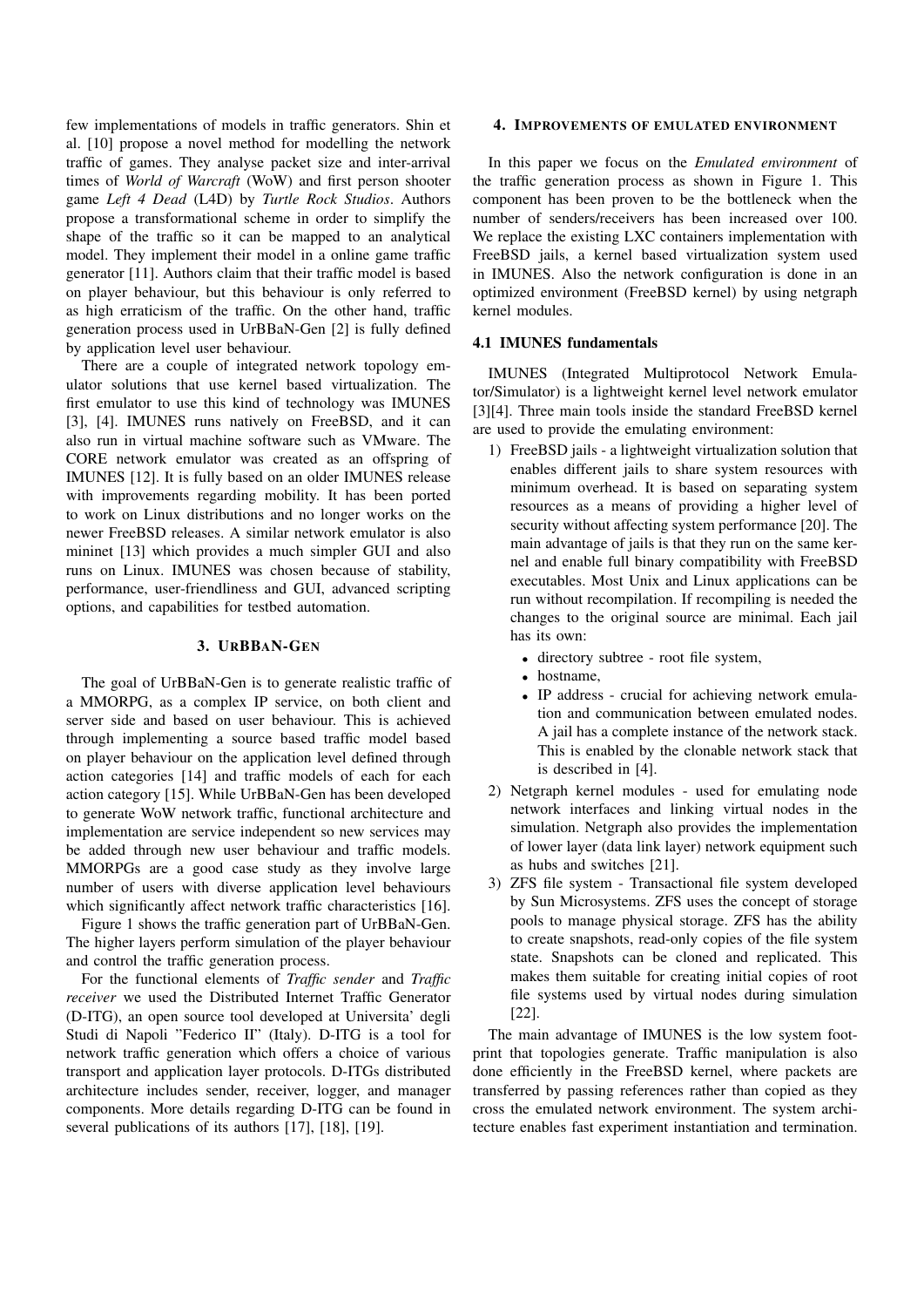

Fig. 1. Architecture of UrBBaN-Gen functionality [2]

IMUNES is suitable for executing multiple experiments at once, and it also facilitates creation of large topologies with canvas support [23].

## 4.2 IMUNES nodes

The IMUNES system has a set of nodes that can be instantiated and preconfigured when a simulation is started. Nodes can be seen in the left sidebar inside the IMUNES GUI [23]. These nodes can be grouped in the following groups:

- Physical layer nodes Used for interconnecting network nodes and creating the topology. The first node in this category are links that create all the paths between network nodes. Links can be configured to emulate network problems and properties such as bandwidth, delay, biterror-rate (BER) and duplicate packets. There is also the physical interface node that enables the connection of all the IMUNES nodes to the external network by assigning a NIC (Network Interface Card) to the physical interface node. By using this node IMUNES can route real-world traffic and manipulate traffic with link settings. Both physical nodes are part of the netgraph suite (ng pipe, ng ether).
- Layer 1/2 nodes Emulate hub and layer 2 switch nodes. Both implemented as netgraph nodes (ng hub, ng bridge). Used for creating more complex local area connections. The main difference is that the hub node, when it receives a packet, forwards it to all the other interfaces, whereas the switch node forwards packets based on link layer data.
- Layer 3 nodes Include nodes that operate from the IP layer up. These nodes are in-fact jails with their own set of processes and file systems. IMUNES allows us to create three types of jailed nodes:
	- PC An empty jail that is created, by default, without any processes running. The PC is an example of a persistent jail [20]. This node is a base for creating all other layer 3 nodes.
- Host Jail used for running services. By default it has the inetd and rpcbind processes running.
- Router This node is used for emulating real routers. It can run the Quagga routing protocol suite [24], or simply be a static router that needs to be manually configured. The Quagga routing suite offers support for most widely used routing protocols: RIP, RIPng, OSPFv2, OSPFv3, BGP, etc. IMUNES is setup to automatically configure RIP(ng) and OSPFv2/3. If needed, other routing protocols and suites can be manually configured to run on the router node.

#### 4.3 D-ITG in IMUNES

The main issue regarding replacing LXCs with IMUNES is that D-ITG does not have innate support for BSD operating systems (OSs) as it is designed for Windows and Linux OSs. The latest D-ITG version 2.8.0-rc1 would not compile by default on FreeBSD.

After all errors were solved and D-ITG was successfully recompiled on a FreeBSD system the process of integration in IMUNES is fairly simple. The D-ITG executables are inserted into the ZFS system snapshot which is replicated across nodes in the IMUNES simulation. In this way, each node in a simulation has access to D-ITG binaries.

# 5. SCALABILITY TESTING METHODOLOGY

Two testbeds were created: 1) Linux (LXC) testbed and 2) IMUNES testbed. The testing was performed on commodity hardware PC-s (Intel Core i3-2120 3.3 Ghz with 4GB of RAM). For both testbeds the same hardware was used.

Linux testbed consisted of two PCs running Ubuntu 11.10 operating system. One PC hosted all LXCs hosting D-ITG senders connected to a Linux bridge, while other PC hosted D-ITG receivers. The number of instances of LXCs varied depending on the experiment. The IMUNES testbed was also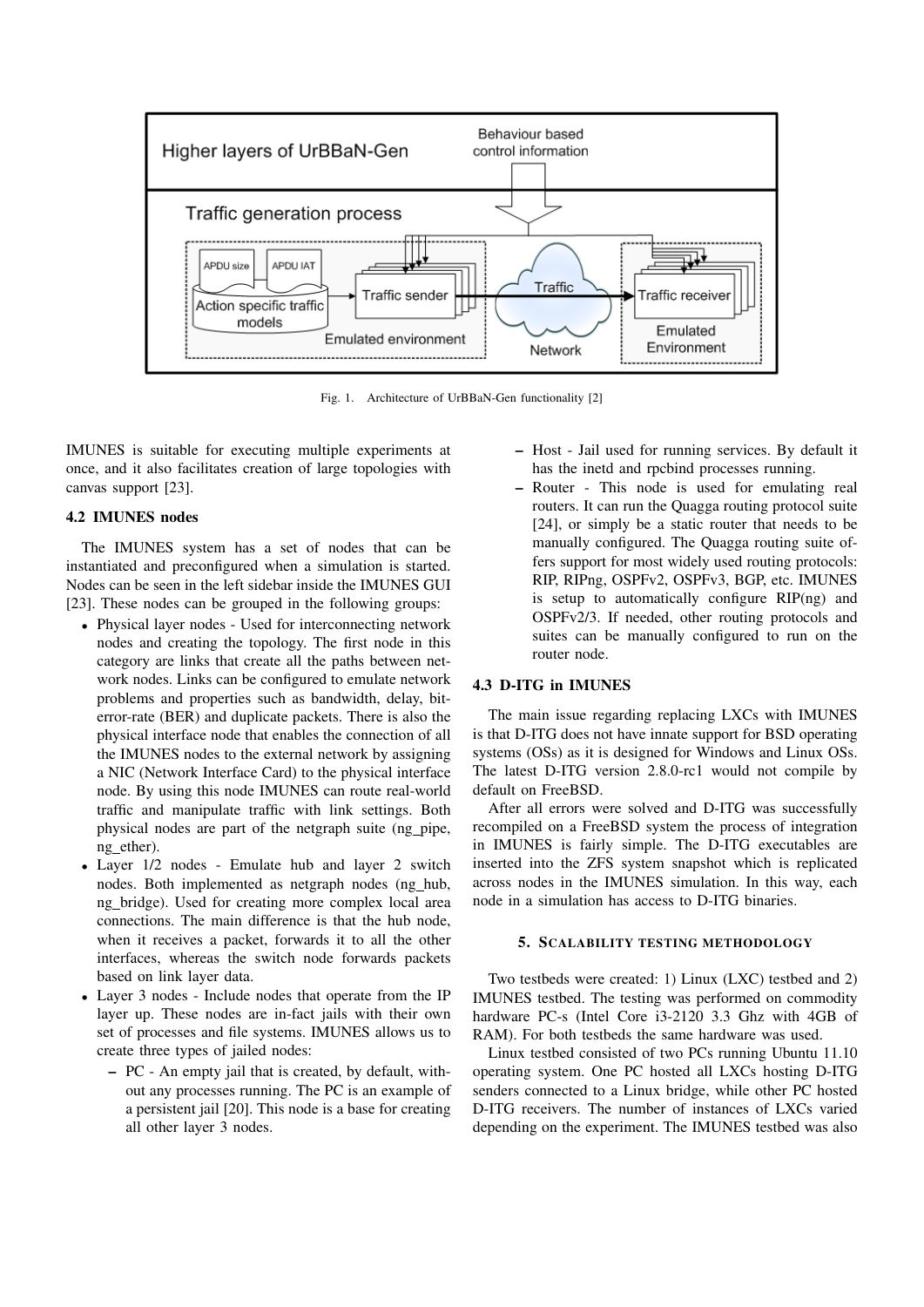set on 2 PCs, one for running the IMUNES system with all D-ITG sender nodes in an emulated environment and the other that acted as a receiver. The D-ITG receiver node was run on another PC so that it would not interfere with the testbed and testing results.

Two tests were performed on both testbeds:

- 1) Testing with fixed pps (packets per second) rate and fixed packet size, while changing the number of sender nodes.
- 2) Testing with fixed pps rate and fixed number of nodes, while changing the packet size.

For each test iteration the CPU load and packet loss were noted.

The third test was run only on the IMUNES testbed on top of VMware. Through this test we inspected how the packet rate created by a single sender to a single receiver varies in the IMUNES emulated network.

#### 6. RESULTS

The IMUNES testbed was, in overall, more stable than the Linux testbed. The reason is due to jails started inside IMUNES were more lightweight in comparison to the Linux containers used for the Linux testbed.

The first test was done as follows. The packet rate was fixed to 1000 pps and the packet size was 64 bytes. The number of nodes was gradually increased from 10 nodes to 180 nodes. IMUNES had a much smaller packet loss while the Linux testbed started losing packets much more quickly. The results can be seen in Figure 2.



Fig. 2. Packet loss with respect to the number of sender nodes

The IMUNES testbed had much less packet loss than the Linux testbed and the CPU load successfully reached 100%. From 2 we can see that at generation rate of 180 000 packets per second (180 nodes at a rate of 1000pps) IMUNES had only 10% loss while the Linux implementation reached 50%.



Fig. 3. CPU load with respect to the number of sender nodes

The IMUNES testbed in terms of CPU load had a linear growth compared to the Linux testbed, which grew faster up to until 60 nodes. This can be seen in Figure 3. Obviously the IMUNES tesbed was more stable because the packet loss was substantially smaller than in the Linux testbed.

The second test had a fixed number of 100 nodes and the packet rate of 200 pps. The packet size was changed from 64 bytes to 1472 bytes because the MTU size was set to 1500 bytes (IP header is 20 bytes and the UDP header is 8 bytes). The results can be seen in Figure 4 depicting the load of the processor depending on the size of the packets generated. As it can be seen, the Linux implementation varies significantly in load while the IMUNES is much more stable.

As previously stated, the third test was run only on IMUNES which was run on top of VMware. In Figure 5 results of this experiment are depicted so that for each packet size, the maximum achieved packet rate without loss is shown.



Fig. 4. Processor load with respect to packet size